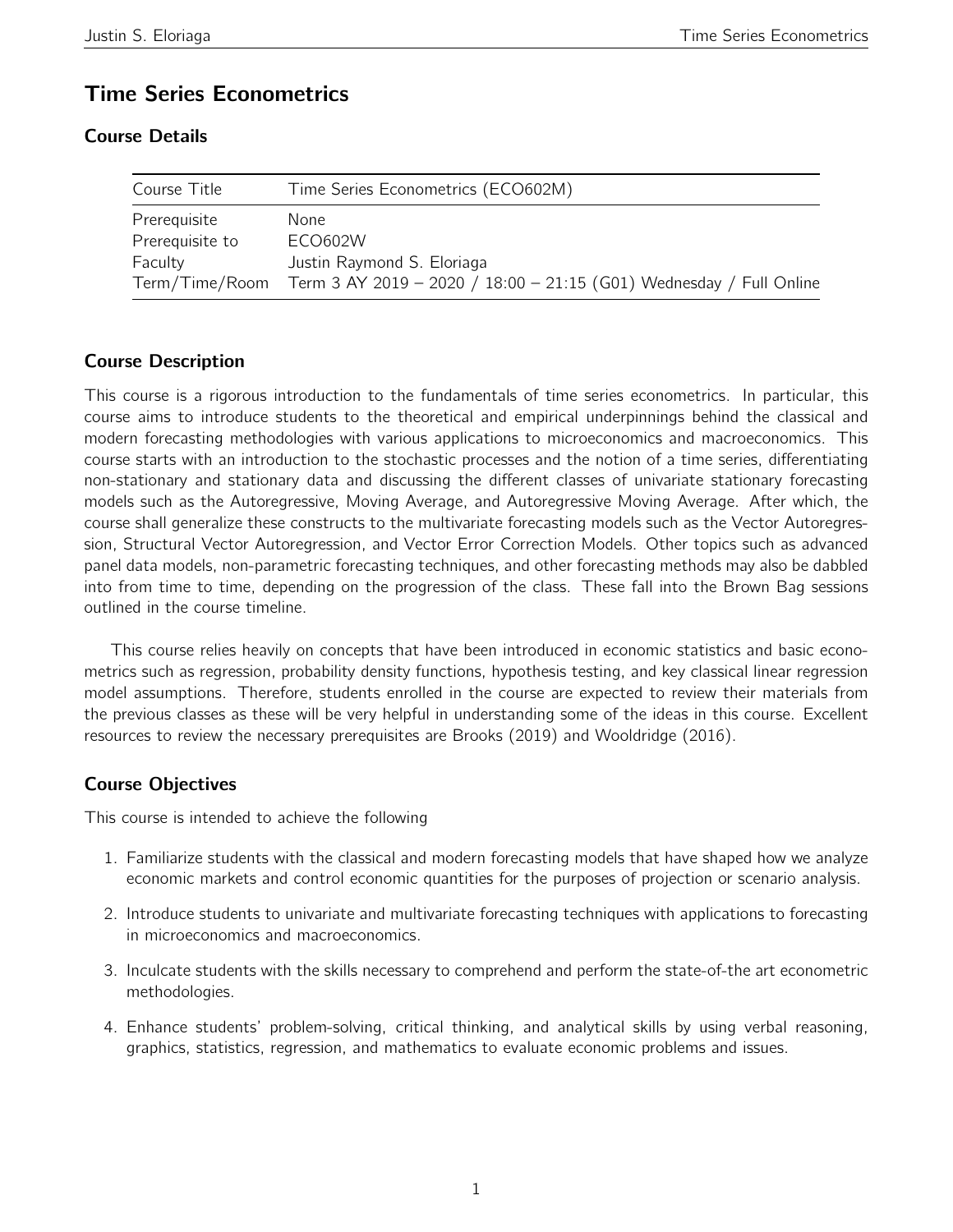# Course Learning Outcomes

See the table entitled Course Learning Outcomes. During the course, students are expected to improve their written communication, interpersonal communication, problem solving, numeracy, and teamwork skills. Students are also expected to develop their skills in computer programming and working with a programming language, namely, R. The course will try and introduce the language as easily and intuitively as it can. Students however are expected to review codes and explore other coding practices which may further advance their study.

| Learning<br>Outcome<br>(ELGA)                    | <b>Learning Outcomes</b>                                                                                                                                                                                                                                                                                                                                                                                      |
|--------------------------------------------------|---------------------------------------------------------------------------------------------------------------------------------------------------------------------------------------------------------------------------------------------------------------------------------------------------------------------------------------------------------------------------------------------------------------|
| Intellectually<br>Inquisitive                    | LO1: Identify the basic time series process by differentiating stochastic from<br>deterministic, static and dynamic, stationary from non-stationary.<br>LO2: Distinguish between the most fundamental stationary univariate<br>forecasting approaches.<br>LO3: Extend basic concepts to multivariate forecasting and relate necessary<br>economic intuition whether in a structural or non-structural manner. |
| <b>Technically</b>                               | LO4: Identify the best forecasting or econometric model to be used given a<br>particular set of conditions, assumptions, or limitations.<br>LO5: Apply basic forecasting techniques to model economic quantities<br>and forecast in-sample.<br>LO6: Apply forecasting techniques to perform out of sample forecasts<br>using a plethora of models with varying assumptions and results.                       |
| <b>Proficient</b>                                | LO7: Model changes in the economy by introducing innovations and<br>disturbances.<br>LO8: Functionally articulate forecasts and simulations in a palatable<br>manner.                                                                                                                                                                                                                                         |
| <b>Agent of Positive</b><br><b>Social Change</b> | LO9: Identify key economic development issues where counterfactual<br>scenarios may be implemented to determine the cost of policy.<br>L10: Explain in non-technical terms the essence of forecasting and communicate                                                                                                                                                                                         |
| <b>Globally Competitive</b>                      | results in a palatable manner.                                                                                                                                                                                                                                                                                                                                                                                |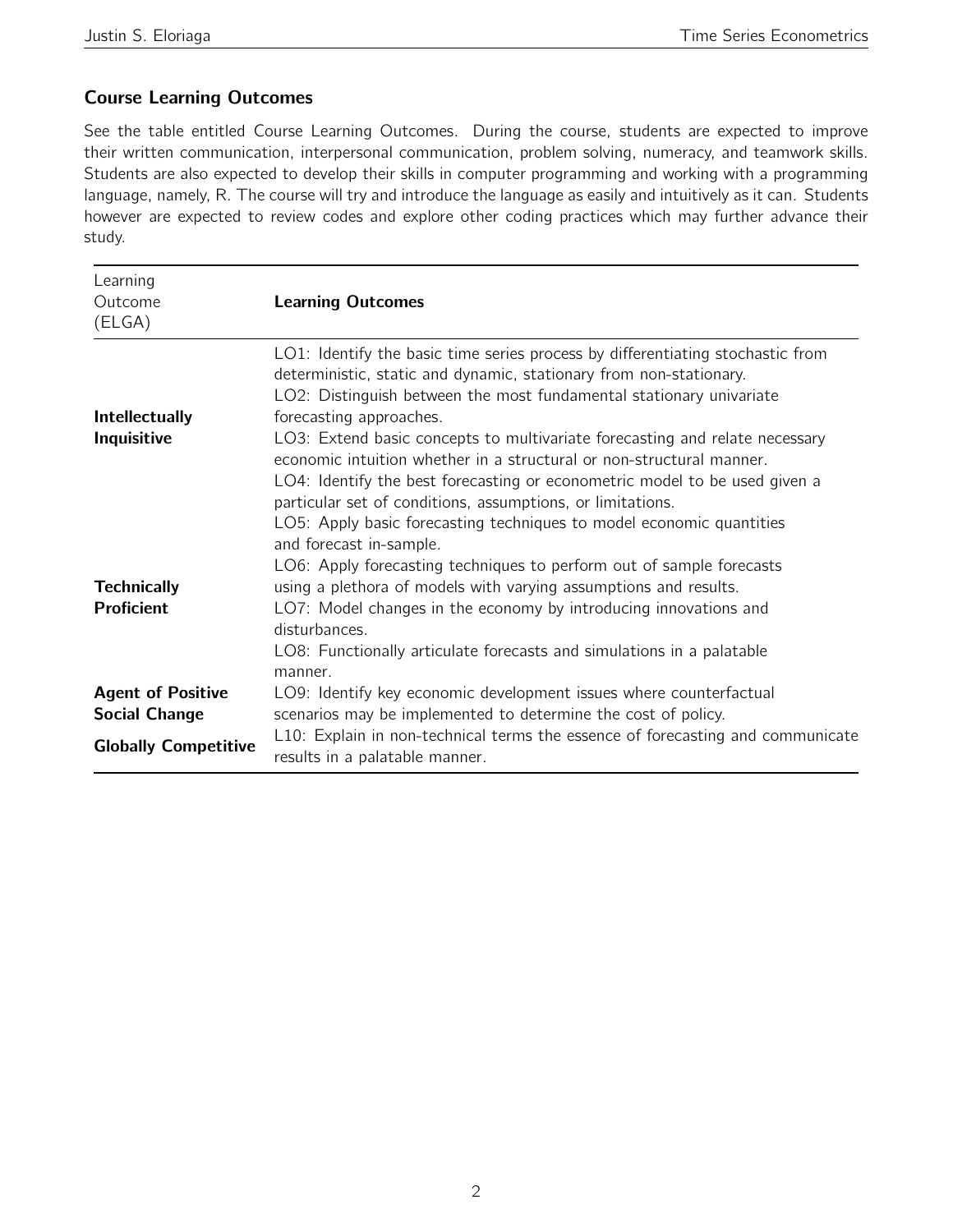# Learning Plan

 $\overline{a}$ 

An estimate of the topics covered per week are given in the table to follow and closely follows the flow in the lecture notes. As such, it is expected that the student continually refer to the notes in case they miss sessions or need to refresh on certain topics. Each week, we will meet synchronously for 45 minutes to 1 hour and 15 minutes. After this synchronous session, students are expected to watch the YouTube lectures on my channel and attempt answering the Problem Sets. Use the repeat button on the videos liberally.

| <b>Week</b> | <b>Topic</b>                               | <b>Learning Activities</b> |
|-------------|--------------------------------------------|----------------------------|
| U           | <b>Review of Basic Econometrics</b>        |                            |
|             |                                            | <b>Class Discussion</b>    |
| 1           | Introduction to Time Series                | Problem Set 1              |
|             |                                            | Term Paper                 |
|             |                                            | <b>Class Discussion</b>    |
| 2           | Moving Average and Autoregressive          | Problem Set 1              |
|             |                                            | Term Paper                 |
|             |                                            | Class Discussion           |
| 3           | Naïve Forecasting and Forecasting Errors   | Problem Set 1              |
|             |                                            | Term Paper                 |
|             |                                            | <b>Class Discussion</b>    |
| 4           | <b>Box Jenkins Methodology</b>             | Problem Set 1              |
|             |                                            | Term Paper                 |
|             |                                            | <b>Class Discussion</b>    |
| 5           | <b>Forecast Evaluation and Application</b> | Problem Set 1              |
|             |                                            | Term Paper                 |
|             |                                            | <b>Class Discussion</b>    |
| 6           | Vector Autoregression (VAR)                | Problem Set 2              |
|             |                                            | Term Paper                 |
|             |                                            | <b>Class Discussion</b>    |
| 7           | Structural Vector Autoregression (SVAR)    | Problem Set 2              |
|             |                                            | Term Paper                 |
|             |                                            | <b>Class Discussion</b>    |
| 8           | Cointegration and Error Correction         | Problem Set 2              |
|             |                                            | Term Paper                 |
|             |                                            | <b>Class Discussion</b>    |
| 9           | Vector Error Correction Model (VECM)       | Problem Set 2              |
|             |                                            | Term Paper                 |
|             |                                            | <b>Class Discussion</b>    |
| 10          | Brown Box Topic 1                          | Problem Set 2              |
|             |                                            | Term Paper                 |
|             |                                            | Class Discussion           |
| 11          | Brown Box Topic 2                          | Problem Set 2              |
|             |                                            | Term Paper                 |
|             |                                            | <b>Class Discussion</b>    |
| 12          | Course Capstone and Model Combination      | Problem Set 2              |
|             |                                            | Term Paper                 |
| 13          | Research Break                             |                            |
|             |                                            | <b>Class Discussion</b>    |
| 14          | Group Presentations                        | Term Paper                 |
|             |                                            | Paper Presentation         |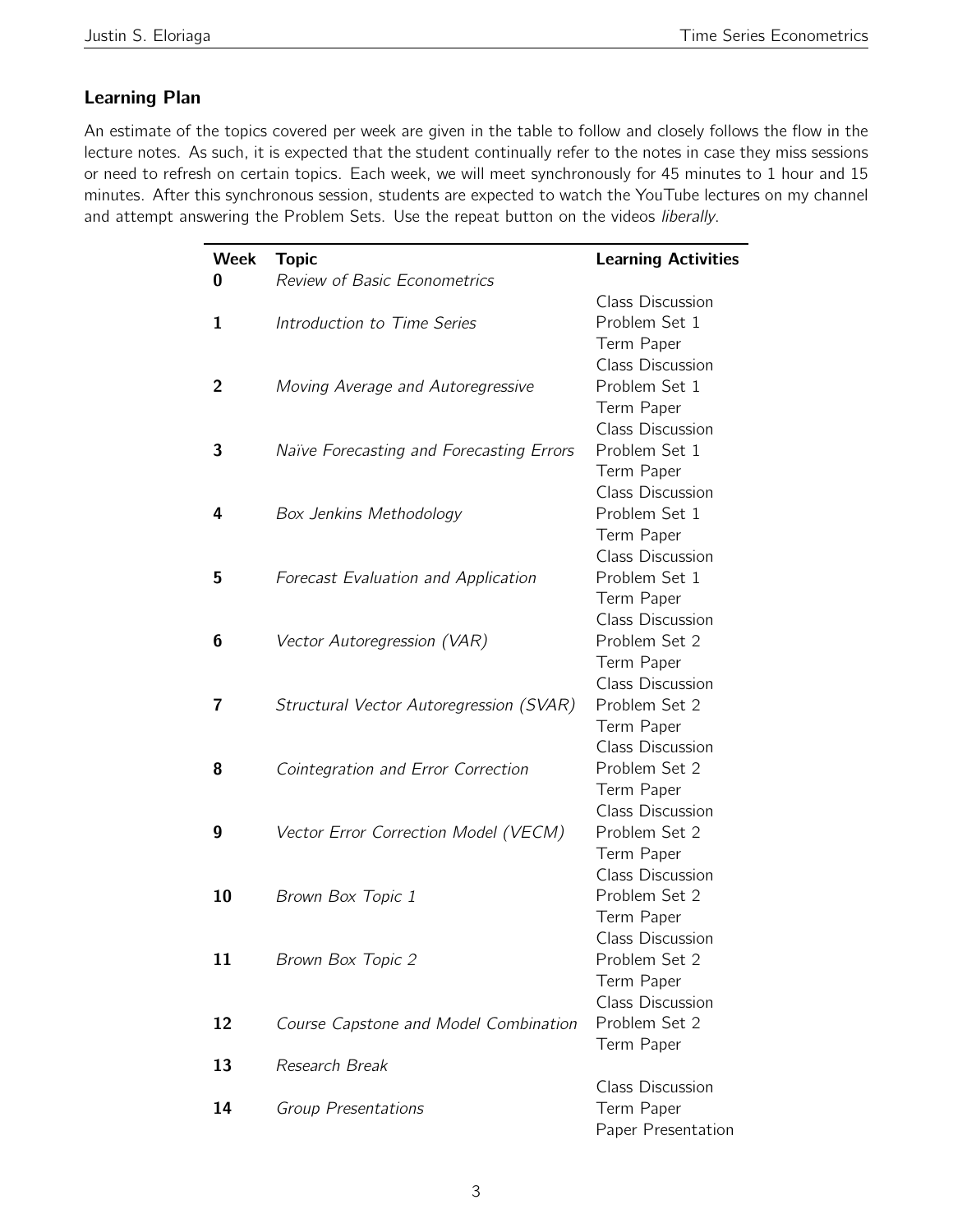### Assessment and Requirements

The requirements and their respective grade allocations are discussed in this section. The details of the assessments are also given.

#### Requirements and Breakdown

| Student Assessment Items Due Date Weighting Learning Outcomes |             |     |                                              |
|---------------------------------------------------------------|-------------|-----|----------------------------------------------|
| Problem Set 1                                                 | Week 7      | 30% | LO1, LO2, LO5, LO6, LO8                      |
| <i>Problem Set 2</i>                                          | Week 13 30% |     | LO1, LO2, LO3, LO4, LO5, LO6, LO7            |
| <i><b>Empirical Paper</b></i>                                 | Week 14 40% |     | LO1, LO2, LO3, LO4, LO5, LO6, LO7, LO8, LO10 |

### Grading System

| $96 - 100.0$ | 4.0 |
|--------------|-----|
| $90 - 95.99$ | 3.5 |
| $84 - 89.99$ | 3.0 |
| $78 - 83.99$ | 2.5 |
| $72 - 77.99$ | 2.0 |
| $66 - 71.99$ | 1.5 |
| $60 - 65.99$ | 1.0 |
| Below 60     | 0.0 |

Remember that all graduate courses require a minimum credit of 2.0 and all undergraduate courses require a minimum credit of 1.0. Your grades are rounded  $\sigma ff$ , not rounded up to the nearest two decimal place.

#### Details of the Assessments

**Problem Sets** Students will be given problem sets that tackle the application of the concepts and techniques that are currently being discussed in class or to be discussed soon. Students are expected to have read the appropriate references before tackling each problem set. These assignments are an individual effort. You are not allowed to consult with nor be consulted by your classmates. A grade of 0.0 will be given for reports that are suspected to be copies (in full or in part) of each other.

Your answers should be word processed (MSWord or Pages or  $LT$  $F^X$ ) and printed on A4-size or short bond papers (front side only). You can generate equations using the application MathType or the built in Equation Editors if you are using MSWord or Pages. It is the most convenient way to work in Word or Pages with mathematical expressions that have many Greek letters and may be useful for your homework answers. Google Docs is not recommended. Assignments are a mix of practical applications using R/Python/Eviews and mathematical proving or derivations.

You need to submit electronically (justin.eloriaga@dlsu.edu.ph) a pdf version of your word-processed assignment. PLEASE NAME the pdf file SURNAME\_ECO602M\_ProblemSetX. The deadline for electronic submission of the pdf copy is the Friday of the week of submission. Each person is also required to submit the problem set in the AnimoSpace portal for the course.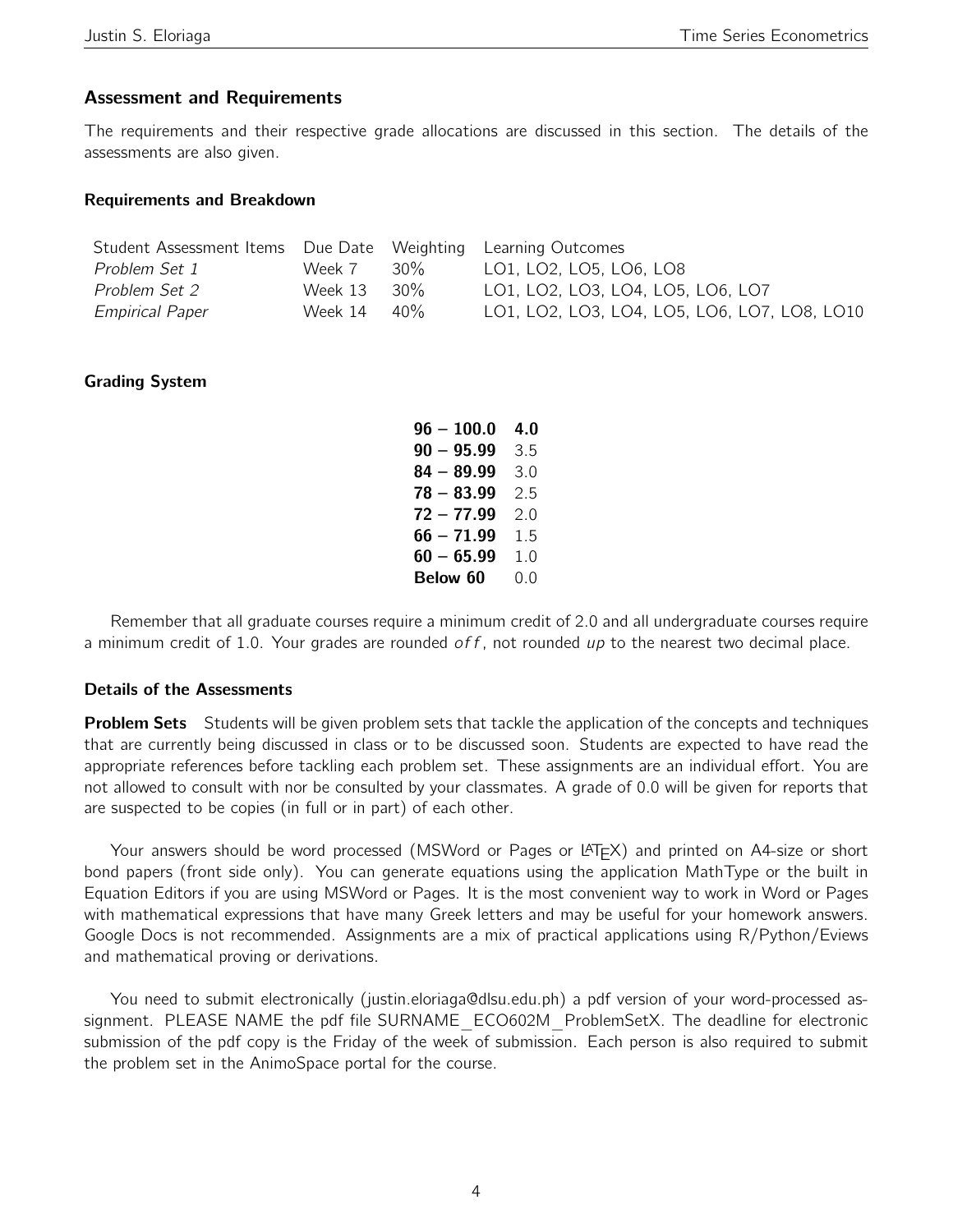**Empirical Paper** Students are to submit a final empirical term paper which concerns any empirical study which is an application of lessons or concepts learned in class. Students are suggested to explore their respective research interests, whether it is in the field of microeconomics or macroeconomics. Other applications may also be explored. Students may opt to make the term paper individually or in pairs.

Students are to submit a concept paper on Week 10 of the term which contains the following

- 1. Brief Background of the Study
- 2. Research Objectives
- 3. Methodology

This concept paper shall be *peer reviewed* using AnimoSpace's peer review function. Give a half page review of what you think the paper you reviewed should improve upon. The professor will likewise review all papers and give a similar review. Please take these reviews into consideration as you build your final project.

At the end of the term, students are to submit a final term paper which contains everything in the concept paper in addition to the following.

- 1. Brief Review of Related Literature
- 2. Theoretical Framework
- 3. Results and Discussion
- 4. Conclusions

Students are expected to submit just a soft copy of the paper to justin.eloriaga@dlsu.edu.ph in addition to any codes used to generate the results and an excel file of the data used. The paper must be submitted in .pdf form. The deadline will be on the 14th week at a schedule announced by the professor. Each student is also required to submit the .pdf file of the paper on AnimoSpace. The criteria for grading the term paper is seen in the next page. I do not impose a specific format (i.e. Chapter I, Chapter II, Chapter III, etc.). You are all graduate students with the capability to write clearly and in the manner you see fit. I also have no prescribed length. Generally, I think a good term paper can be less than 10 pages in length (excluding references). Do not afraid to be novel in your approach, just do what you think is right. Excellent papers shall be required to submit their papers for presentation at the Philippine Economics Summit. Details on that will follow.

Each group shall be required to present their work to the rest of the class during the last meeting of the term. This group presentation shall comprise 15 percent of the total grade allocation for the empirical paper. The presentation should be at most 15 minutes per paper.

**Bonus Seatworks** Finally, there are two bonus seatworks available. These are not graded but act as bonuses to the problem set. The bonus seatworks are posted on AnimoSpace and are multiple choice or True/False questions. A twenty minute time limit is imposed. Up to a maximum of plus three percent to the final grade is attainable for each seatwork. It is encouraged that students answer the seatwork after they have accomplished the problem sets.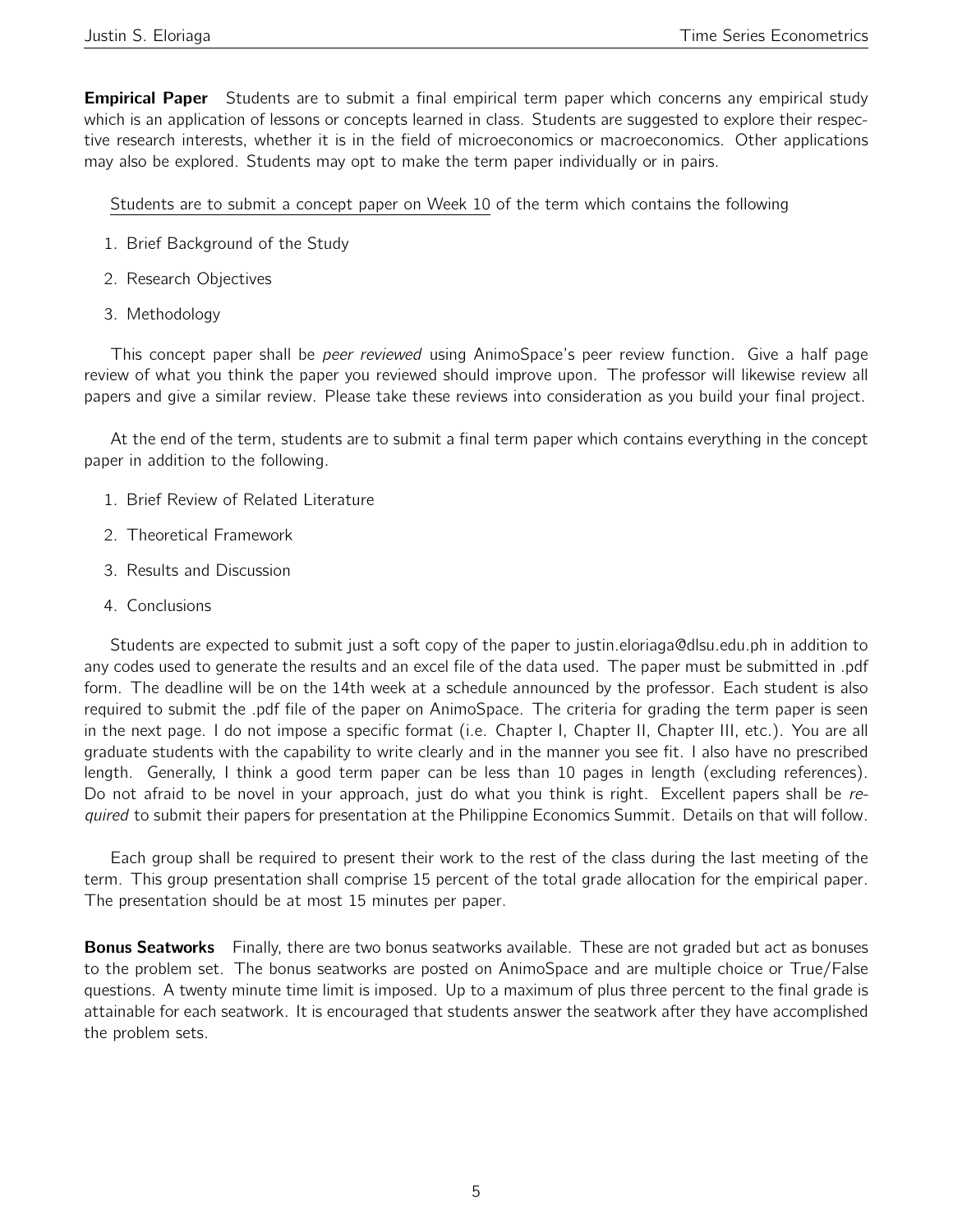| <b>Learning Outcome/Criteria</b>                   | <b>Excellent</b><br>$(90-100)$                                                                                                                                                                       | <b>Very Satisfactory</b><br>$(80-89)$                                                                                                                                   |
|----------------------------------------------------|------------------------------------------------------------------------------------------------------------------------------------------------------------------------------------------------------|-------------------------------------------------------------------------------------------------------------------------------------------------------------------------|
| <b>Technical</b><br>Sophistication                 | The review adequately<br>covers all technical aspects<br>needed to carry out<br>the empirical methodology<br>of the paper.                                                                           | The review satisfactorily<br>covers some technical<br>aspects that are critically<br>needed to carry out the<br>empirical methodology<br>of the paper.                  |
| Replicability                                      | The authors did submit<br>and fully documented data<br>and provided log and other<br>relevant files.<br>No problems were<br>encountered in<br>replicating the results.                               | The authors did submit and<br>fully documented data and<br>provided log and other relevant<br>files but some problems<br>are encountered<br>in replicating the results. |
| Clarity and degree of<br>testability of hypotheses | The paper's hypotheses are<br>testable and the all steps<br>were taken to<br>achieve the conclusion                                                                                                  | The paper's hypotheses<br>are testable but<br>not all steps<br>were taken to achieve<br>the conclusion.                                                                 |
| Application of<br>Economic Theories                | The paper adequately covers<br>all technical aspects and<br>is able to apply<br>necessary foundations to<br>the full extent.                                                                         | The paper satisfactorily<br>covers some technical<br>aspects that are critically<br>needed to carry out the<br>empirical methodology<br>of the paper.                   |
| Learning Outcome/Criteria                          | <b>Satisfactory</b><br>$(60-79)$                                                                                                                                                                     | <b>Needs Improvement</b><br>$(0-59)$                                                                                                                                    |
| <b>Technical Sophistication</b>                    | The review provides a minimal<br>(many of the technical aspects<br>are ignored) yet acceptable<br>coverage of the technical aspects<br>needed to carry out the empirical<br>methodology of the naner | The review is not helpful and totally<br>irrelevant for carrying out<br>the methodological objectives<br>of the empirical paper.                                        |

Justin S. Eloriaga **Time Series Econometrics** 

| testability of hypotheses                          | were taken to<br>achieve the conclusion                                                                                                                                                               | TIUL AII SLEPS<br>were taken to achieve<br>the conclusion.                                                                                            |  |
|----------------------------------------------------|-------------------------------------------------------------------------------------------------------------------------------------------------------------------------------------------------------|-------------------------------------------------------------------------------------------------------------------------------------------------------|--|
| Application of<br><b>Economic Theories</b>         | The paper adequately covers<br>all technical aspects and<br>is able to apply<br>necessary foundations to<br>the full extent.                                                                          | The paper satisfactorily<br>covers some technical<br>aspects that are critically<br>needed to carry out the<br>empirical methodology<br>of the paper. |  |
| Learning Outcome/Criteria                          | <b>Satisfactory</b><br>$(60-79)$                                                                                                                                                                      | <b>Needs Improvement</b><br>$(0-59)$                                                                                                                  |  |
| <b>Technical Sophistication</b>                    | The review provides a minimal<br>(many of the technical aspects<br>are ignored) yet acceptable<br>coverage of the technical aspects<br>needed to carry out the empirical<br>methodology of the paper. | The review is not helpful and totally<br>irrelevant for carrying out<br>the methodological objectives<br>of the empirical paper.                      |  |
| Replicability                                      | The authors did submit and fully<br>documented data and provided log<br>and other relevant files but there<br>are a lot of problems in replicating<br>the results.                                    | The authors did not submit the<br>dataset or failed to provide log files<br>and other relevant files.                                                 |  |
| Clarity and degree of<br>testability of hypotheses | The paper's hypotheses<br>are non $-$ testable<br>The paper provides a minimal                                                                                                                        | The hypotheses are in no way<br>related to the paper's                                                                                                |  |
| Application of<br><b>Economic Theories</b>         | (many of the technical aspects<br>are ignored) yet acceptable<br>coverage of the technical aspects<br>needed to carry out<br>the empirical methodology<br>of the paper.                               | The paper is not helpful and totally<br>irrelevant for carrying out the<br>methodological objectives of<br>the empirical paper.                       |  |
|                                                    |                                                                                                                                                                                                       |                                                                                                                                                       |  |
|                                                    |                                                                                                                                                                                                       |                                                                                                                                                       |  |